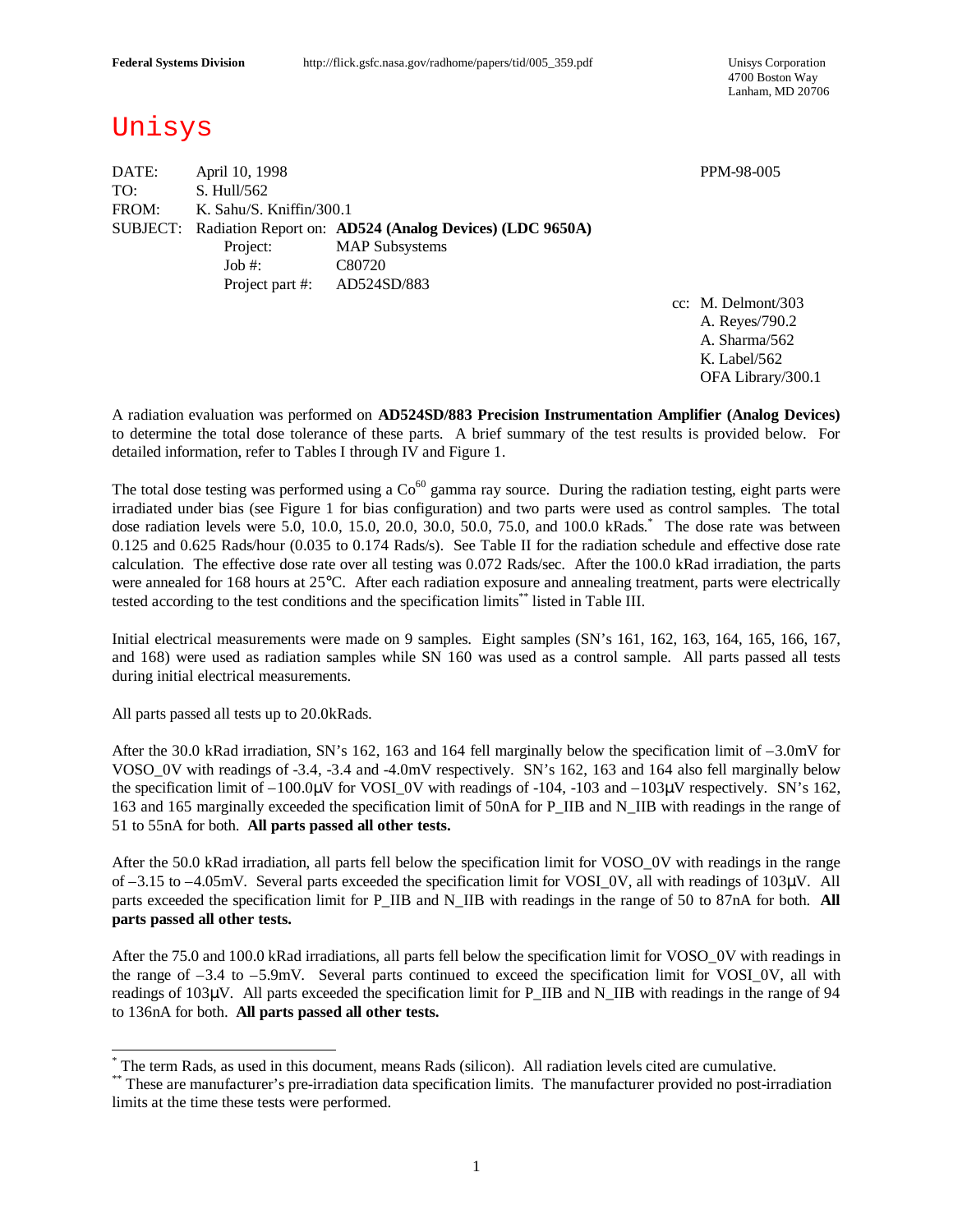After annealing the parts for 168 hours at 25°C, parts showed some recovery in VOSO\_0V with all parts passing and only one part exceeded the specification limit for VOSI\_0V with a reading of 103μV. All parts however, showed some increase in P\_IIB and N\_IIB with readings in the range of 120 to 161nA for both. This implies that there may be a more significant increase in these parameters at a lower dose rate than that used in this testing.

Table IV provides a summary of the test results with the mean and standard deviation values for each parameter after each irradiation exposure and annealing step.

Any further details about this evaluation can be obtained upon request. If you have any questions, please call me at (301) 731-8954.

#### \_\_\_\_\_\_\_\_\_\_\_\_\_\_\_\_\_\_\_\_\_\_\_\_\_\_\_\_\_\_\_\_\_\_\_\_\_\_\_\_\_\_\_\_\_\_\_\_\_\_\_\_\_\_\_\_\_\_\_\_\_\_\_\_\_\_\_\_\_\_\_\_\_\_\_\_\_\_\_\_\_\_\_\_\_\_\_\_\_\_\_\_ ADVISORY ON THE USE OF THIS DOCUMENT

The information contained in this document has been developed solely for the purpose of providing general guidance to employees of the Goddard Space Flight Center (GSFC). This document may be distributed outside GSFC only as a courtesy to other government agencies and contractors. Any distribution of this document, or application or use of the information contained herein, is expressly conditional upon, and is subject to, the following understandings and limitations:

(a) The information was developed for general guidance only and is subject to change at any time;

(b) The information was developed under unique GSFC laboratory conditions which may differ substantially from outside conditions;

(c) GSFC does not warrant the accuracy of the information when applied or used under other than unique GSFC laboratory conditions;

(d) The information should not be construed as a representation of product performance by either GSFC or the manufacturer;

(e) Neither the United States government nor any person acting on behalf of the United States government assumes any liability resulting from the application or use of the information.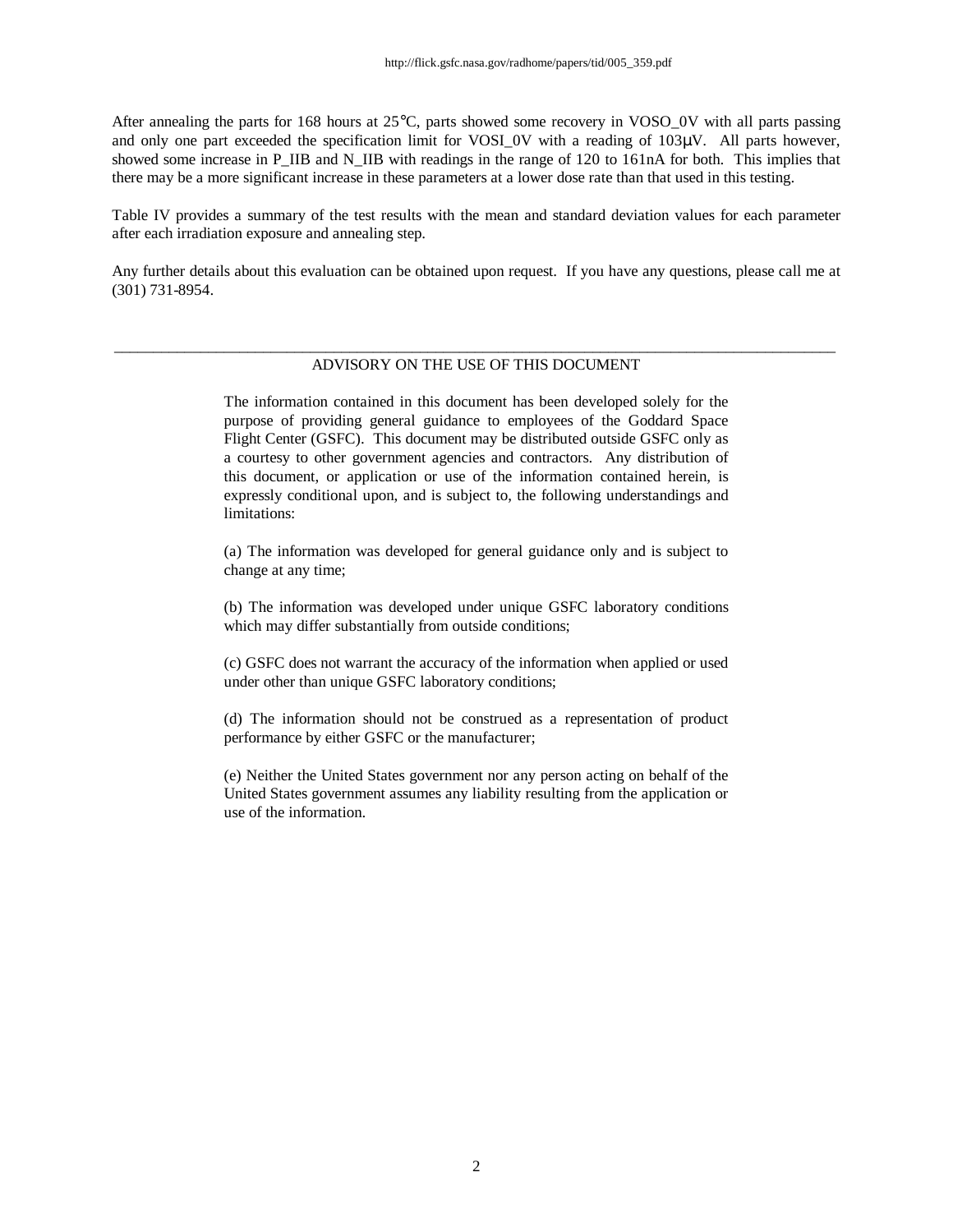http://flick.gsfc.nasa.gov/radhome/papers/tid/005\_359.pdf





Resistor is  $2k\Omega \pm 5\%$ , ½W.

Note: Decoupling capacitors may be added to power supply connections as needed to eliminate device oscillation.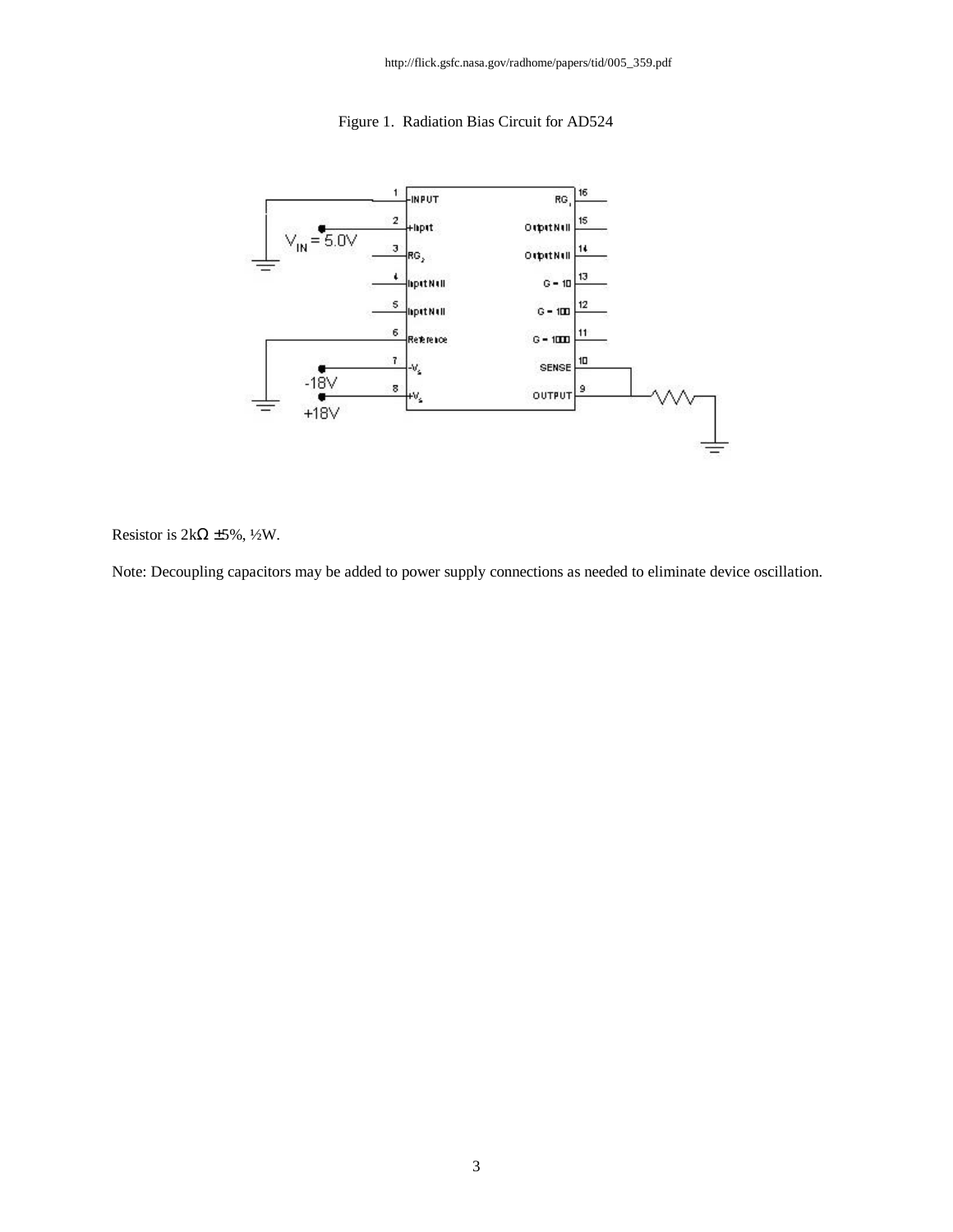| Generic Part Number:                 | AD524                                      |
|--------------------------------------|--------------------------------------------|
| <b>MAP Subsystem Part Number</b>     | AD524SD/883                                |
| Charge Number:                       | C80720                                     |
| Manufacturer:                        | <b>Analog Devices</b>                      |
| Lot Date Code (LDC):                 | 9650                                       |
| <b>Quantity Tested:</b>              | 9                                          |
| Serial Number of Control Samples:    | 160                                        |
| Serial Numbers of Radiation Samples: | 161, 162, 163, 164, 165, 166, 167, and 168 |
| Part Function:                       | Precision Instrumentation Amplifier        |
| Part Technology:                     | Bipolar                                    |
| Package Style:                       | 16 Pin DIP                                 |
| Test Equipment:                      | A540                                       |
| Test Engineer:                       | S. Archer-Davies                           |

### TABLE I. Part Information

• The manufacturer for this part guaranteed no radiation tolerance/hardness.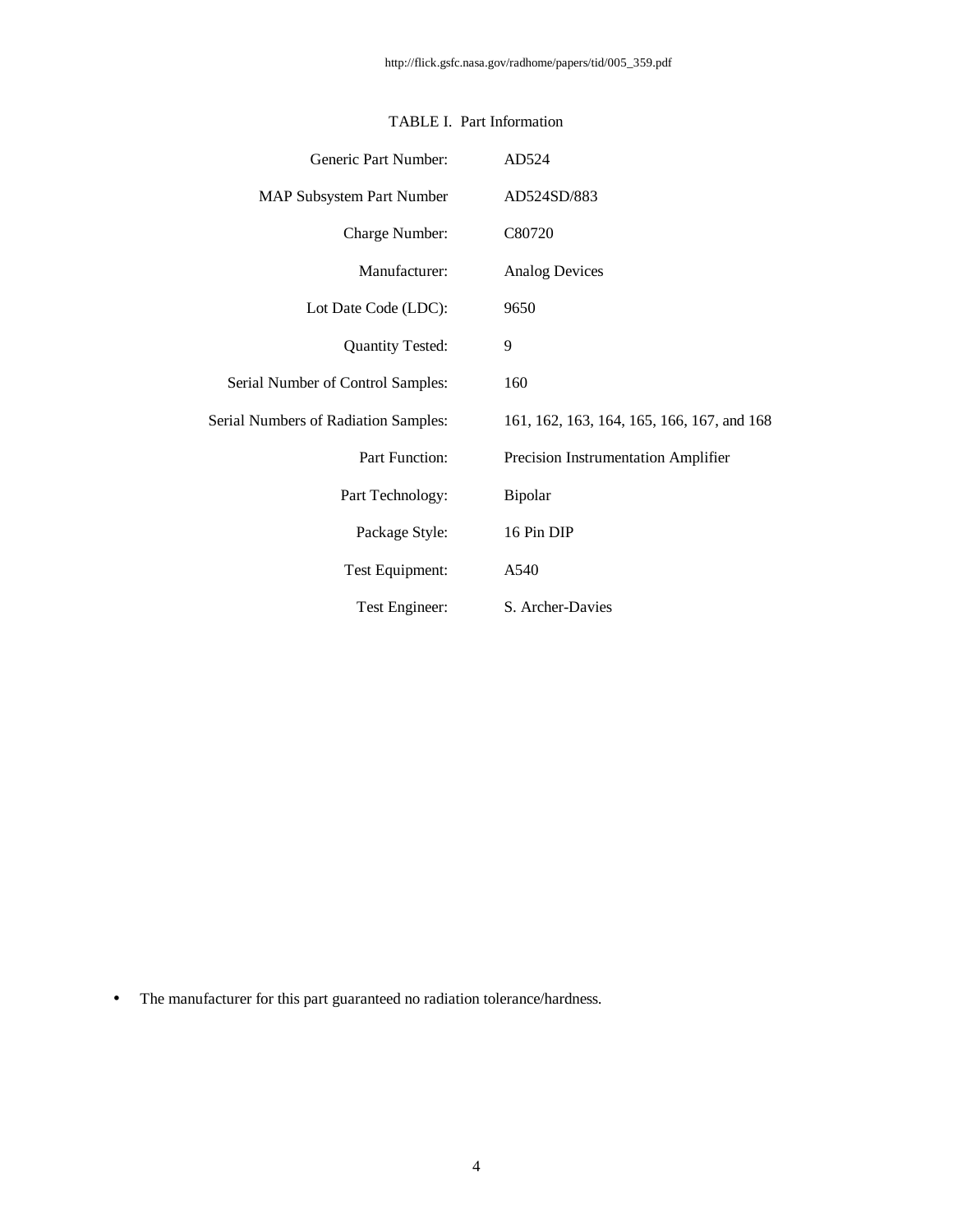| TABLE II. Radiation Schedule for AD524                                                                                                                                                          |  |
|-------------------------------------------------------------------------------------------------------------------------------------------------------------------------------------------------|--|
|                                                                                                                                                                                                 |  |
|                                                                                                                                                                                                 |  |
|                                                                                                                                                                                                 |  |
|                                                                                                                                                                                                 |  |
|                                                                                                                                                                                                 |  |
|                                                                                                                                                                                                 |  |
|                                                                                                                                                                                                 |  |
|                                                                                                                                                                                                 |  |
|                                                                                                                                                                                                 |  |
|                                                                                                                                                                                                 |  |
| Effective Dose Rate = 100,000 RADS/20 DAYS=208.3 RADS/HOUR=0.058 RADS/SEC<br>The effective dose rate is lower than that of the individual radiation steps as it takes into account the interim- |  |

annealing step.

PARTS WERE IRRADIATED AND ANNEALED UNDER BIAS, SEE FIGURE 1.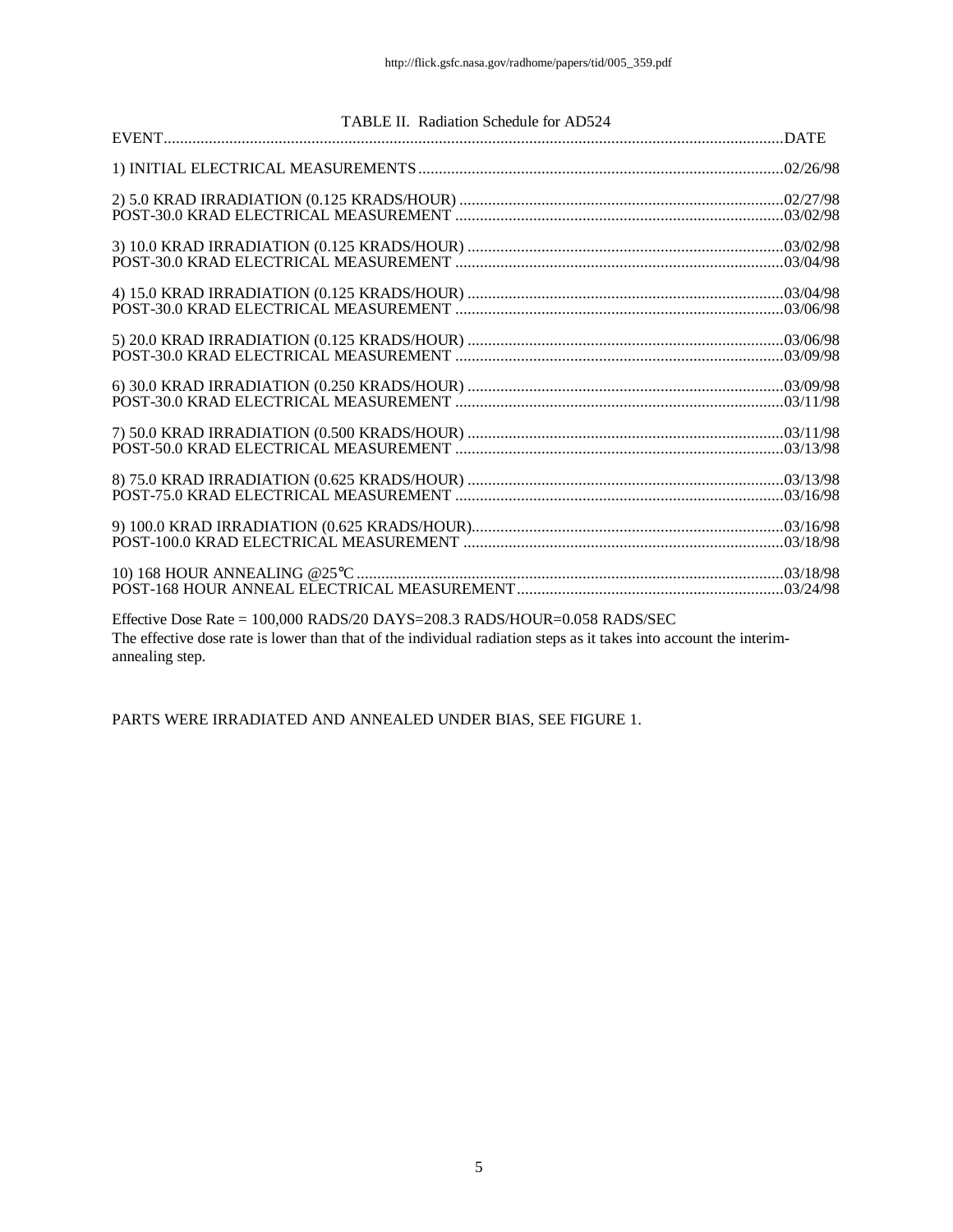| <b>Test</b>         |                     |                                                     | Spec.        | Lim.       |
|---------------------|---------------------|-----------------------------------------------------|--------------|------------|
| #                   | Parameter           | <b>Units</b> Test Conditions                        | min          | max        |
| $\mathbf{1}$        | Plus Icc            | $mA G=1$                                            | $\mathbf{0}$ | 5.0        |
| $\mathbf{2}$        | <b>Minus Icc</b>    | $mA G=1$                                            | $-5.0$       | $\bf{0}$   |
| 3                   | VOSO_0V             | $mV V_{IN} = 0V$                                    | $-3.0$       | 3.0        |
| $\overline{\bf{4}}$ | VOSI 0V             | $mV V_{IN} = 0V$                                    | $-100$       | <b>100</b> |
| 5                   | P_CMRR_x1           | $dB G = 1, V_{IN} = 0$ to +10V                      | 70           |            |
| 6                   | N CMRR x1           | $dB G = 1, V_{IN} = 0$ to -10V                      | 70           |            |
| 7                   | P CMRR x10          | $dB G = 10, V_{IN} = 0$ to +10V                     | 90           |            |
| 8                   | N_CMRR_x10          | $dB G = 10, V_{IN} = 0$ to -10V                     | 90           |            |
| 9                   | P CMRR x100         | $dB G = 100, V_{IN} = 0$ to +10V                    | <b>100</b>   |            |
| 10                  | N CMRR x100         | $dB G = 100, V_{IN} = 0$ to -10V                    | 100          |            |
| 11                  | <b>P CMRR x1000</b> | $dB G = 1000, V_{IN} = 0$ to +10V                   | <b>110</b>   |            |
| 12                  | <b>N CMRR x1000</b> | $dB G = 1000, VIN = 0$ to -10V                      | 110          |            |
| 13                  | PSRR x1             | $dB G = 1$ , $V_S = \pm 15V$ w/ swing to $\pm 12V$  | 75           |            |
| 14                  | PSRR x10            | $dB G = 10$ , $V_S = \pm 15V$ w/ swing to $\pm 12V$ | 95           |            |
| 15                  | <b>PSRR_x100</b>    | $dB G = 100, V_S = \pm 15V$ w/ swing to $\pm 12V$   | 105          |            |
| 16                  | <b>PSRR_x1000</b>   | $dB G = 1000, V_S = \pm 15V$ w/ swing to $\pm 12V$  | 110          |            |
| 17                  | P IIB               | $nA G=1$                                            | $-50$        | 50         |
| 18                  | $N$ _IIB            | $nA G=1$                                            | $-50$        | 50         |
| 19                  | <b>IIOS</b>         | $nA G = 1, IIO = (IB+)-(IB)$                        | $-35$        | 35         |
| 20                  | <b>ERROR x1</b>     | % $G = 1$ , $V_0 = \pm 10V$                         | $-0.050$     | 0.050      |
| 21                  | <b>ERROR x10</b>    | $\%$ G = 10, V <sub>0</sub> = ±10V                  | $-0.250$     | 0.250      |
| 22                  | <b>ERROR x100</b>   | $\%$ G = 100, V <sub>O</sub> = ±10V                 | $-0.500$     | 0.500      |
| 23                  | <b>ERROR_x1000</b>  | % $G = 1000, VO = \pm 10V$                          | $-2.000$     | 2.000      |

#### Table III. Electrical Characteristics of AD524 /1

#### Notes:

1/ These are the manufacturer's non-irradiated data sheet specification limits. The manufacturer provided no postirradiation limits at the time the tests were performed.